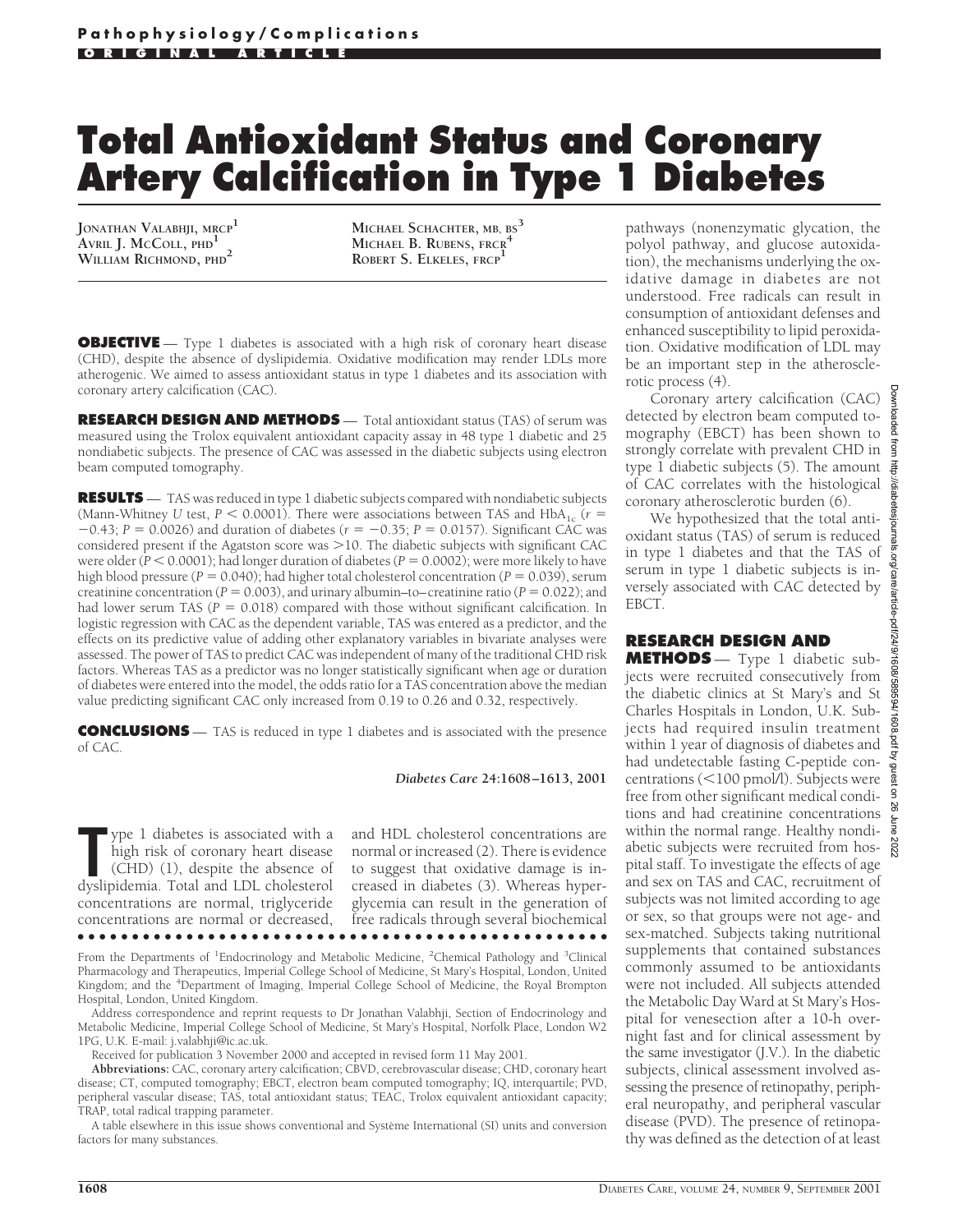one microaneurism by direct ophthalmoscopy. The presence of peripheral neuropathy was defined as the absence of both ankle jerks and/or the bilateral absence of vibration sensation at the medial maleolus using a 128-Hz tuning fork. The presence of peripheral vascular disease was defined as the absence to palpation of all four foot pulses or a previous digital (or more proximal limb) amputation performed for ischemia. A single early morning urine sample was collected for measurement of albumin–to–creatinine ratio, and a ratio of  $>2.0$  was taken to indicate the presence of microalbuminuria. Type 1 diabetic subjects also attended the Royal Brompton Hospital for imaging. We obtained local ethical committee approval and informed consent from all subjects.

## Biochemical methodology

Clotted blood was centrifuged at 1,500 rpm for 30 min, and the serum was separated and frozen at  $-70^{\circ}$ C. Samples were thawed and analyzed in batches. TAS was measured using the Trolox equivalent antioxidant capacity (TEAC) assay (Randox Laboratories, San Francisco, CA), a method developed by Miller et al. (7). Both water- and lipid-soluble antioxidants contained in the biological sample under investigation inhibit production of the radical cation of  $2,2'$ -azinobis(3ethylbenzothiazoline 6-sulfonate). Production of the radical cation was measured spectrophotometrically. The system was calibrated with Trolox, a water-soluble vitamin E analog. The assay was performed on a Cobas-Mira analyzer (Hoffmann-La Roche). The intra- and interassay coefficients of variation were 1.7 and 3.5%, respectively.

Blood glucose,  $HbA_{1c}$ , total cholesterol, triglycerides, HDL cholesterol, creatinine, and urinary albumin–to– creatinine ratio were measured using standard laboratory techniques.

## EBCT to detect CAC

Type 1 diabetic subjects underwent EBCT of the heart to detect CAC. Highresolution noncontrast enhanced EBCT examinations (Imatron C-100 scanner; Imatron, South San Francisco, CA) were performed. We obtained 40 contiguous 3 mm–thick transaxial images for each subject, commencing at the root of the aorta and proceeding caudally through the apex of the heart. The scans, acquired during one or two separate breathholding sequences, were triggered by the electrocardiographic signal at 80% of the RR interval, near the end of diastole and before atrial contraction, to minimize the effect of cardiac motion. The rapid image acquisition time virtually eliminates motion artifact related to cardiac contraction. For each study, a CAC score was determined using the method of Agatston et al. (8). The CAC score is the product of the area of CAC (at least two contiguous pixels, corresponding to an area of 0.51 mm2 , with a computed tomography [CT] density  $\geq$  130 Hounsfield units) and a factor rated 1–4 dictated by the maximum CT density within that lesion. A CAC score was calculated for each of the major coronary arteries (the left main, the left anterior descending, the circumflex, and the right coronary arteries), the sum of which gave the total CAC score. The radiation exposure was  $\leq 1$  mSv. All scans were scored by the same radiologist. A small repeatability study  $(n = 20)$ , involving the same radiologist and EBCT scanner and involving type 1 diabetic subjects, demonstrated that the within-observer agreement for classification of CAC to  $\leq$ 10 or  $>$ 10 was perfect ( $\kappa$  = 1.00) (H.M. Colhoun, personal communication).

# Statistical analysis

For comparison of a continuous variable between two groups, the Mann-Whitney *U* test was used; for comparison of a continuous variable among three groups, the Kruskal-Wallis test was used. Continuous variables are expressed as medians with interquartile ranges. For comparison of categorical variables between two groups, Fisher's exact test was used. The Spearman rank correlation test was used to assess the relationship between two continuous variables in a group. Multiple regression was used to assess the relationship between two or more continuous or categorical variables and a dependent variable, and residual analyses were performed. If residual analysis failed to establish homoscedasticity, or if the residuals were not normally distributed, then variables were either transformed or, if appropriate transformations were not possible, treated as categorical variables.

CAC required analysis as a categorical variable. A CAC score  $\leq 10$  was taken to indicate no significant coronary calcification, and a CAC score  $>10$  was taken to indicate significant coronary calcification.

Recent guidelines for the interpretation of CAC detected by EBCT have suggested that a score of  $\leq 10$  represents a  $\leq 10\%$ probability of significant CHD (9). Categorical divides of any calcification and of CAC scores of 400 have been shown to correlate with prevalent CHD in type 1 diabetic subjects (5). The association between TAS and CAC was therefore further explored by dividing CAC into three categories (CAC score of 0, 1–400, and  $>400$ ).

Smoking status was treated categorically as ever or never smoked. Systolic and diastolic blood pressures were treated both as continuous variables and, to take account of subjects treated with antihypertensive agents, as categorical variables: subjects were classified as having low or high values, and those treated with antihypertensive agents were assigned to the high-value category. The categorical divides were 130 and 80 mmHg for systolic and diastolic blood pressure, respectively. For regression models involving parameters measured in the type 1 diabetic group, it was necessary to treat TAS as a categorical variable, with the median value for the diabetic group as the categorical divide.

For all statistical evaluations, a twotailed  $P$  value  $<$  0.05 was considered significant. The Arcus Quickstat Biomedical package was used for the analyses (Longman Software Publishing).

**RESULTS** — A total of 48 type 1 diabetic and 25 nondiabetic subjects were recruited. Table 1 illustrates the demographic, clinical, and biochemical characteristics of both groups. In the diabetic group,  $HbA_{1c}$  was 7.65% (interquartile [IQ] range 6.90–8.85), the duration of diabetes was 19 years (13–31); 25 (52%) had retinopathy, 12 (25%) had neuropathy, and 17 (35%) had microalbuminuria. Four (8%) of the diabetic subjects were known to have CHD  $(>50\%$  stenoses on coronary angiography); one of the four subjects was also known to have cerebrovascular disease (CBVD), having had a previous transient ischemic attack. Five (10%) of the diabetic subjects (including the four subjects with CHD) had PVD: one had had a below-knee amputation, one had had digital amputations, and three had absent foot pulses; none had had peripheral revascularization procedures performed, and none reported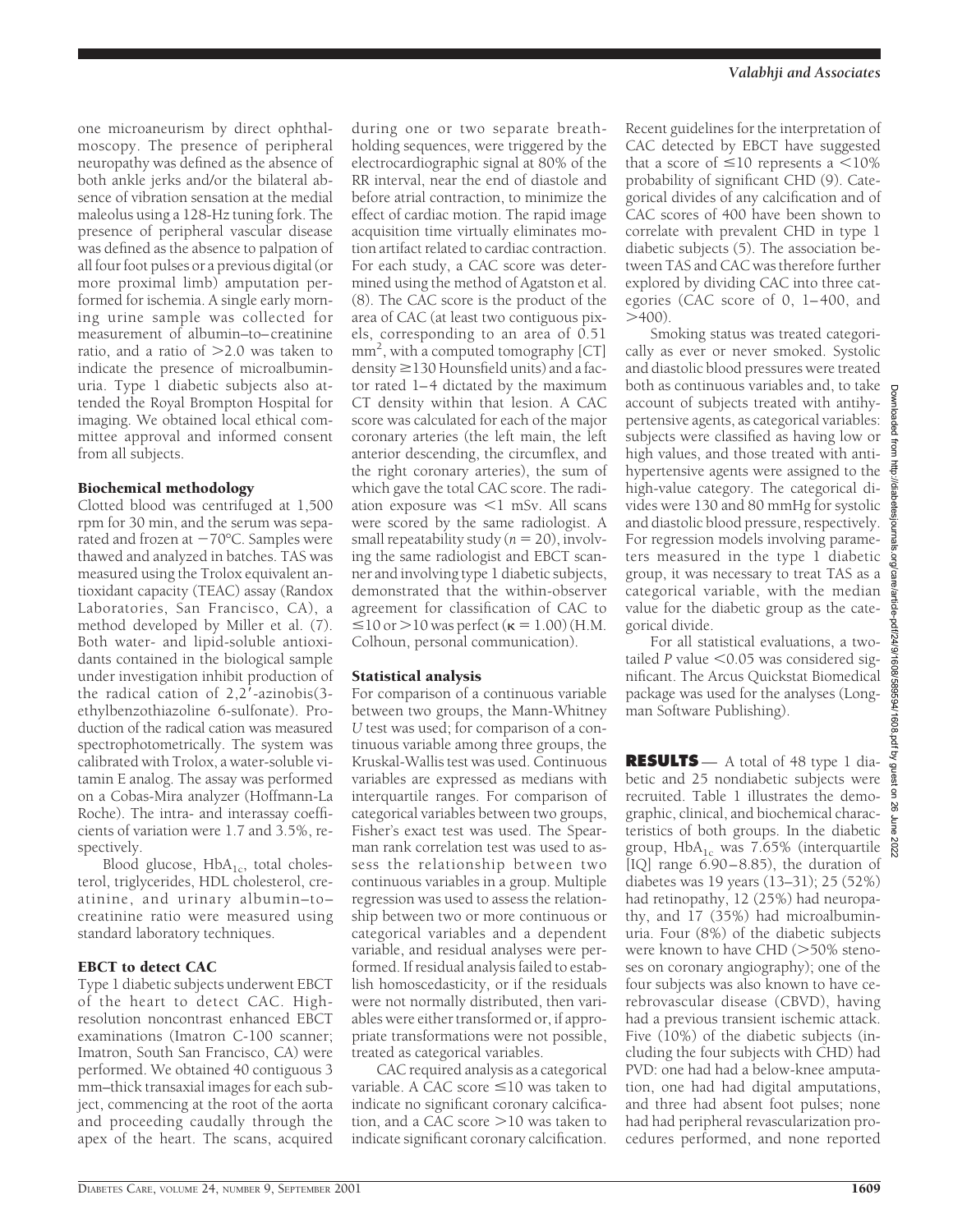|                                     | Type 1 diabetic subjects | Nondiabetic subjects | P value     |
|-------------------------------------|--------------------------|----------------------|-------------|
| n                                   | 48                       | 25                   |             |
| Age (years)                         | $40(31-51)$              | $34(30-43)$          | 0.211       |
| Sex (male/female)                   | 28/20                    | 15/10                | 1.000       |
| BMI (kg/m <sup>2</sup> )            | $24.9(22.6 - 26.6)$      | $24.9(22.5 - 28.1)$  | 0.776       |
| Smokers (ever/never)                | 20/28                    | 3/22                 | $0.0156*$   |
| Systolic BP (mmHg)                  | $129(117-144)$           | $120(107-125)$       | $0.002*$    |
| Systolic BP (low/high)              | 21/27                    | 22/3                 | $0.0081*$   |
| Diastolic BP (mmHg)                 | 78 (70-86)               | 78 (70-82)           | 0.691       |
| Diastolic BP (low/high)             | 21/27                    | 14/11                | 0.337       |
| Duration of diabetes (years)        | $19(13-31)$              |                      |             |
| $HbA_{1c}(\%)$                      | $7.65(6.90 - 8.85)$      |                      |             |
| Fasting glucose (mmol/l)            | $11.5(8.9-15.2)$         | $4.8(4.4-5.3)$       | $< 0.0001*$ |
| Total cholesterol (mmol/l)          | $5.00(4.51 - 5.74)$      | $4.54(4.37-5.60)$    | 0.236       |
| Triglycerides (mmol/l)              | $0.95(0.70 - 1.35)$      | $0.89(0.74 - 1.46)$  | 0.857       |
| HDL cholesterol (mmol/l)            | $1.41(1.15-1.73)$        | $1.28(1.09-1.54)$    | 0.224       |
| Creatinine $(\mu \text{mol/l})$     | $105(97-113)$            | $102(91 - 113)$      | 0.272       |
| Urinary albumin-to-creatinine ratio | $0.8(0.4-3.4)$           |                      |             |
| TAS (mmol/l)                        | $1.26(1.21-1.33)$        | $1.43(1.33 - 1.50)$  | $< 0.0001*$ |

**Table 1—***Demographic, clinical, and biochemical characteristics of type 1 diabetic and nondiabetic subjects*

Values are *n* or median IQ range, unless otherwise stated.  $*P < 0.05$ . BP, blood pressure.

intermittent claudication at the time of study.

TAS was significantly lower in the diabetic than in the control subjects (1.26 [IQ range 1.21–1.33] vs. 1.43 [1.33– 1.50] mmol/l;  $P < 0.0001$ ); this held true for both male (1.29 [1.24–1.36] vs. 1.46  $[1.40-1.52]$ ;  $P < 0.0001$ ) and female subjects (1.24 [1.20–1.32] vs. 1.32  $[1.28-1.47]$ ;  $P = 0.0079$ ). In the diabetic group, TAS was similar in male and female subjects (1.29 [1.24–1.36] vs. 1.24  $[1.20-1.32]$  mmol/l;  $P = 0.1543$ ); in the control group, TAS was significantly greater in male than in female subjects (1.46 [1.40–1.52] vs. 1.32 [1.28–1.47] mmol $\Lambda$ ;  $P = 0.0155$ ). TAS decreased with age in male subjects ( $r = -0.34$ ;  $P =$ 0.0283), particularly in diabetic male subjects  $(r = -0.49; P = 0.0088)$ ; however, there was no significant association between TAS and age in female subjects  $(r = -0.12; P = 0.5141).$ 

In the diabetic group, there were significant associations between TAS and HbA<sub>1c</sub> ( $r = -0.43$ ;  $P = 0.0026$ ) and between TAS and duration of diabetes ( $r =$  $-0.35$ :  $P = 0.0157$ ). There was insufficient power to demonstrate these associations in diabetic male and female subjects separately. In the diabetic group, there were no significant associations between TAS and BMI, smoking status, systolic or diastolic blood pressure, fasting glucose concentration, cholesterol concentration, triglyceride concentration, HDL cholesterol concentration, creatinine concentration, or the urinary albumin–to–creatinine ratio. TAS was significantly lower in those diabetic subjects with retinopathy compared with those without retinopathy (1.25 [IQ range 1.20–1.31] vs. 1.30 [1.24–1.37] mmol/l;  $P = 0.04$ ). This association was not independent of  $HbA_{1c}$ ; when either TAS or retinopathy were treated as the dependent variable in bivariate analyses, the association between TAS and retinopathy was no longer significant when  $HbA_{1c}$  was entered into either model. There were no associations between TAS and the presence of nephropathy or peripheral neuropathy. In the control group, aside from the association with sex, there were no other significant associations with TAS.

The 48 diabetic subjects were divided into those without significant CAC (CAC score  $\leq 10$ ;  $n = 28$ ) and those with significant CAC ( $> 10$ ; *n* = 20). Table 2 illustrates the demographic, clinical, and biochemical characteristics of the two groups of type 1 diabetic subjects, divided according to the presence of significant CAC. All subjects with clinical evidence of CHD, CBVD, or PVD had significant CAC detected by EBCT.

Age and duration of diabetes were greater in those with coronary calcification ( $P < 0.0001$  and  $P = 0.0002$ , respectively). Systolic blood pressure, treated as a continuous variable, was higher in those with coronary calcification  $(P = 0.012)$ ; furthermore, the proportion of diabetic subjects categorized as having high systolic blood pressure was greater in those with coronary calcification (75 vs. 43%,  $P = 0.040$ . Total cholesterol concentration was greater in those with coronary calcification ( $P = 0.039$ ), whereas triglyceride and HDL cholesterol concentrations were not significantly different. Although  $HbA_{1c}$  tended to be higher in those with coronary calcification, this was of borderline statistical significance  $(P = 0.053)$ . TAS was lower in those with coronary calcification ( $P = 0.018$ ), and their plasma creatinine concentrations and urinary albumin–to–creatinine ratios were higher  $(P = 0.0027 \text{ and } P = 0.022, \text{ respective-}$ ly). The proportion of subjects who had ever smoked (50 vs.  $36\%, P = 0.382$ ) and the proportions of subjects with retinopathy, microalbuminuria, and peripheral neuropathy were not significantly greater in those with coronary calcification.

The predictive value of TAS in determining the presence of significant CAC in the type 1 diabetic subjects and the extent to which its predictive value was affected by other variables was assessed using a multiple logistic regression model with CAC as the categorical dependent variable. TAS, as a categorical variable, was entered first as a predictor in the model,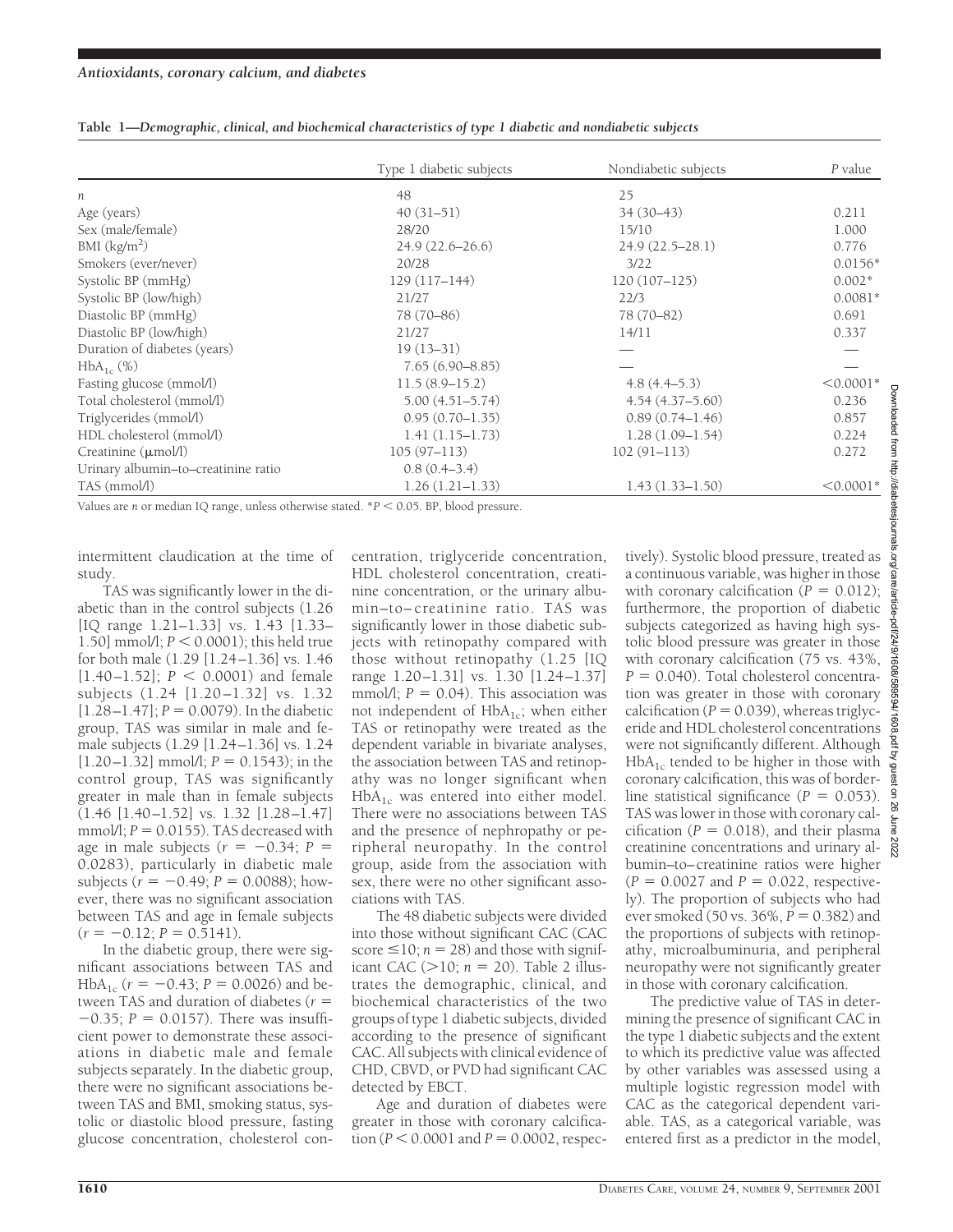|                                     | $CAC \leq 10$       | CAC > 10            | P value     |
|-------------------------------------|---------------------|---------------------|-------------|
|                                     |                     |                     |             |
| n                                   | 28                  | 20                  |             |
| Age (years)                         | $32(26-40)$         | $51(46-55)$         | $< 0.0001*$ |
| Sex (male/female)                   | 16/12               | 12/8                | 1.000       |
| BMI $(kg/m2)$                       | $24.2(22.6 - 25.6)$ | 26.0 (22.7-27.8)    | 0.104       |
| Smokers (ever/never)                | 10/18               | 10/10               | 0.382       |
| Systolic BP (mmHg)                  | $126(113 - 134)$    | 141 (122-154)       | $0.012*$    |
| Systolic BP (low/high)              | 16/12               | 5/15                | $0.040*$    |
| Diastolic BP (mmHg)                 | $80(71 - 86)$       | 74 (70-85)          | 0.369       |
| Diastolic BP (low/high)             | 13/15               | 8/12                | 0.771       |
| Duration of diabetes (years)        | $16(7-20)$          | $32(17-40)$         | $0.0002*$   |
| Retinopathy (present/absent)        | 12/16               | 13/7                | 0.140       |
| Microalbuminuria (present/absent)   | 7/21                | 10/10               | 0.125       |
| Neuropathy (present/absent)         | 6/22                | 6/14                | 0.520       |
| $HbA_{1c}$ (%)                      | 7.4(6.4–8.5)        | $8.1(7.4-9.0)$      | 0.053       |
| Fasting glucose (mmol/l)            | $10.3(6.8-14.1)$    | 11.6(9.8–16.8)      | 0.202       |
| Total cholesterol (mmol/l)          | $4.90(4.36 - 5.56)$ | $5.41(4.87 - 6.10)$ | $0.039*$    |
| Triglycerides (mmol/l)              | $0.91(0.67 - 1.32)$ | $1.04(0.78 - 1.37)$ | 0.421       |
| HDL cholesterol (mmol/l)            | $1.44(1.15-1.80)$   | $1.33(1.13 - 1.60)$ | 0.537       |
| Creatinine $(\mu \text{mol/l})$     | $102(93 - 107)$     | $109(103 - 120)$    | $0.003*$    |
| Urinary albumin-to-creatinine ratio | $0.5(0.4-2.0)$      | $2.4(0.6-6.1)$      | $0.022*$    |
| TAS (mmol/l)                        | $1.31(1.23 - 1.36)$ | $1.25(1.20-1.28)$   | $0.018*$    |
| TAS (low/high)                      | 9/19                | 15/5                | $0.0077*$   |

**Table 2—***Demographic, clinical, and biochemical characteristics of those type 1 diabetic subjects without and with significant CAC (with a CAC score of 10 as the categorical divide)*

Values are *n* or median (IQ range), unless otherwise stated. \* $P < 0.05$ . BP, blood pressure.

and the effects on its predictive value of adding other explanatory variables in bivariate analyses were assessed. Table 3 demonstrates the degree to which the odds ratio, 95% confidence intervals, and *P* value for TAS as a predictor are affected by adjusting for other explanatory variables in bivariate analyses. The power of TAS to predict CAC was independent of sex, smoking status, systolic and diastolic blood pressure,  $HbA_{1c}$ , fasting glucose, total cholesterol, triglycerides, HDL cholesterol and creatinine concentrations, and urinary albumin–to–creatinine ratio. Whereas TAS as a predictor was no longer statistically significant when age or duration of diabetes were entered into the model, the odds ratio for a TAS concentration above the median value predicting significant CAC only increased from 0.19 to 0.26 and 0.32, respectively.

The association between TAS and CAC was further explored by dividing CAC into three categories (CAC score of 0, 1-400, and >400). TAS decreased progressively in each of the three categories, although the numbers in each category (18, 25, and 5, respectively) were insufficient for this to achieve statistical significance (1.31 [IQ range 1.21–1.37] vs. 1.26 [1.23–1.32] vs. 1.24 [1.18–1.25];  $P = 0.1722$ .

**CONCLUSIONS** — This study has demonstrated a negative association between TAS and CAC in subjects with type 1 diabetes. The power of TAS to predict CAC was independent of many of the traditional CHD risk factors. Only age and duration of diabetes reduced the predictive power. In a young-onset disease such as type 1 diabetes, it is difficult to separate out the effects of age from the effects of duration of disease. Adjusting for age and duration of diabetes only increased the odds ratio for TAS from 0.19 to 0.26 and 0.32, respectively, suggesting that only part of the association between TAS and CAC was accounted for by these covariates. To the best of our knowledge, no other studies have demonstrated an association between a measure of oxidative stress and CAC in diabetes.

We have demonstrated reduced TAS in type 1 diabetic compared with nondiabetic control subjects. The reduction in TAS in type 1 diabetic subjects was associated with increasing  $HbA_{1c}$  and duration of diabetes. A reduction in TAS was also associated with increasing age, at

least in men. Others have demonstrated reduced antioxidant capacity in type 1 diabetes. Significant reductions in total radical trapping parameter (TRAP) were found in the plasma of poorly controlled type 1 diabetic subjects, together with inverse associations between TRAP values and indexes of glycemic control (10). Reduced TRAP was also found in wellcontrolled type 1 diabetic subjects without evident complications (11). Although  $HbA_{1c}$  was associated with some of the variation in TAS in the current  $\frac{8}{8}$ study, and may have contributed to reduced TAS in type 1 diabetic compared with control subjects,  $HbA_{1c}$  did not affect the association between TAS and CAC. Therefore, if oxidative stress does contribute to the higher CHD risk in type 1 diabetes, its effect is not mediated solely by hyperglycemia.

Several assays have been developed to assess the TAS of a biological sample (rev. in [12]). We have previously used the TEAC assay to demonstrate that higher preoperative TAS concentrations result in lower postoperative lipid peroxide concentrations and smaller postoperative increases in cardiac troponin T concentrations after coronary artery bypass graft-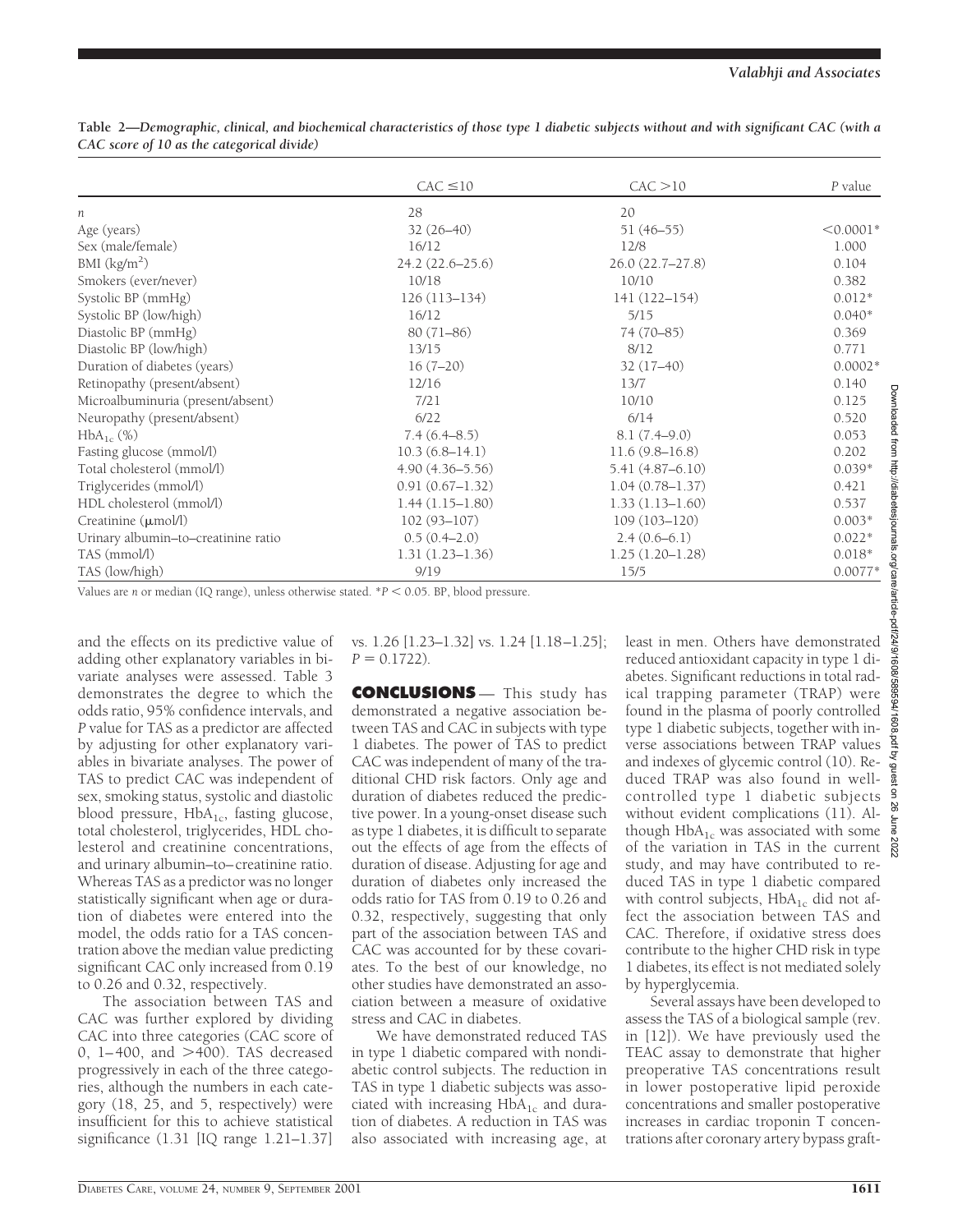**Table 3—***Risk of type 1 diabetic subjects having significant CAC (***>***10) if the serum total antioxidant status is greater than the median value (1.26 mmol/l Trolox equivalent), with adjustment for covarates*

| Model                               | Odds ratio (95% CI) | P value |
|-------------------------------------|---------------------|---------|
| Univariate                          |                     |         |
| Unadjusted                          | $0.19(0.05 - 0.66)$ | 0.0095  |
| Bivariate-adjusted for:             |                     |         |
| Age                                 | $0.26(0.05 - 1.45)$ | 0.1245  |
| <b>Sex</b>                          | $0.14(0.03 - 0.57)$ | 0.0064  |
| Duration of diabetes                | $0.32(0.07 - 1.36)$ | 0.1224  |
| Smoking status (ever or never)      | $0.18(0.05 - 0.67)$ | 0.0100  |
| Systolic BP (continuous variable)   | $0.13(0.03 - 0.58)$ | 0.0077  |
| Systolic BP (low or high)           | $0.14(0.03 - 0.59)$ | 0.0070  |
| Diastolic BP (continuous variable)  | $0.19(0.05 - 0.70)$ | 0.0125  |
| Diastolic BP (low or high)          | $0.18(0.05 - 0.66)$ | 0.0093  |
| $HbA_{1c}$                          | $0.22(0.05-0.98)$   | 0.0469  |
| Fasting glucose                     | $0.20(0.05 - 0.78)$ | 0.0201  |
| Total cholesterol                   | $0.19(0.05 - 0.69)$ | 0.0121  |
| $Log_e(\text{triglyceride})$        | $0.14(0.03 - 0.57)$ | 0.0062  |
| HDL cholesterol                     | $0.15(0.04 - 0.60)$ | 0.0071  |
| Creatinine                          | $0.17(0.04 - 0.64)$ | 0.0089  |
| Urinary albumin-to-creatinine ratio | $0.19(0.05 - 0.71)$ | 0.0130  |

BP, blood pressure.

ing (13). It has been suggested that increases in oxidative stress in type 1 diabetic women compared with men could account for the loss of sex difference in CHD incidence in type 1 diabetes (14). However, we were unable to demonstrate an effect of sex on TAS in type 1 diabetic subjects. In nondiabetic control subjects, men had significantly higher values than women. Whereas this is contrary to what might have been expected based on sex differences in CHD incidence in nondiabetic subjects, the number of control subjects was probably too small to allow reliable subgroup analysis.

EBCT-detected CAC has been strongly correlated with clinical CHD in type 1 diabetes (5). The odds ratio of clinical CHD increased from 1.0 in type 1 diabetic men without calcification to 4.3 and 50.9 in men with CAC scores of  $1-399$  and of  $>400$ , respectively. In type 1 diabetic women, the odds ratio increased from 2.2 to 3.8 and 28.8 in the same CAC score categories (5). We have demonstrated a progressive decrease in TAS in the same CAC score categories. All subjects with clinical evidence of macrovascular disease had significant coronary calcification detected by EBCT in the current study. Type 1 diabetes is associated with a loss of the sex differences in cardiovascular mortality (1) and CAC (15) seen in the nondiabetic population. We were unable to demonstrate sex differences in CAC in the type 1 diabetic subjects studied.

Associations have been demonstrated between CHD incidence in North American type 1 diabetic subjects followed prospectively for 6 years and age, duration of diabetes, systolic blood pressure, and total cholesterol (16). Associations between CAC and these variables were demonstrated in the current study. A strong association between nephropathy and CHD in type 1 diabetes has been suggested (17), although the extent to which such an association is independent of blood pressure and lipid parameters remains unclear (18). Associations between CAC and plasma creatinine concentration and between CAC and urinary albumin–to– creatinine ratio were demonstrated in the current study. No association between CHD incidence and  $HbA_{1c}$  was demonstrated in North American type 1 diabetic subjects (16), and cross-sectional associations in both European and North American type 1 diabetic populations between prevalent CHD and hyperglycemia have been inconsistent (18). The association between CAC and  $HbA_{1c}$  in the current study was of only borderline statistical significance. Whereas an association between CHD incidence in type 1 diabetic subjects and smoking has been demonstrated (16), there was no cross-sectional association between prevalent CHD and smoking in the European and North American type 1 diabetic populations (18). Whereas there was a higher proportion of subjects who had ever smoked in those with significant CAC in the current study, this failed to achieve statistical significance.

A limitation of this study was that our numbers were relatively small, particularly for the comparison between those type 1 diabetic subjects without and those with significant CAC. However, a post hoc power calculation based on the one standard deviation difference in log. TAS between those type 1 diabetic subjects without and those with significant CAC suggested that a sample of  $\sim$ 20 subjects in each group was sufficient to detect such a difference with 90% power and 5% significance. Other comparisons were performed on larger numbers, with differences as large as, or even larger than, the 1 SD difference in  $log_e$  TAS.

Another limitation of the study was the imprecise measurement of clinical parameters, such as assessments for the presence of microvascular complications. True associations between these complications and CAC may have therefore been missed. Furthermore, the imprecision of CAC scores on the basis of single, rather than duplicate, EBCT scans has been acknowledged (19). Nevertheless, we have demonstrated an association between TAS and CAC. Although there may be some participation bias (in that not all type 1 diabetic subjects invited to participate in the study agreed to do so), it is highly unlikely that such bias would affect the relation between TAS and CAC score specifically.

Although the study was crosssectional, it is possible that reduced antioxidant status resulted in coronary calcification, representing CHD. It is also possible, however, that ischemia resulting from CHD was causing the reduction in antioxidant status. A prospective study would be required to establish causality. An association between oxidative stress and CHD in type 1 diabetes raises the possibility that interventions directed toward manipulating antioxidant status may reduce the increased risk of CHD in type 1 diabetes.